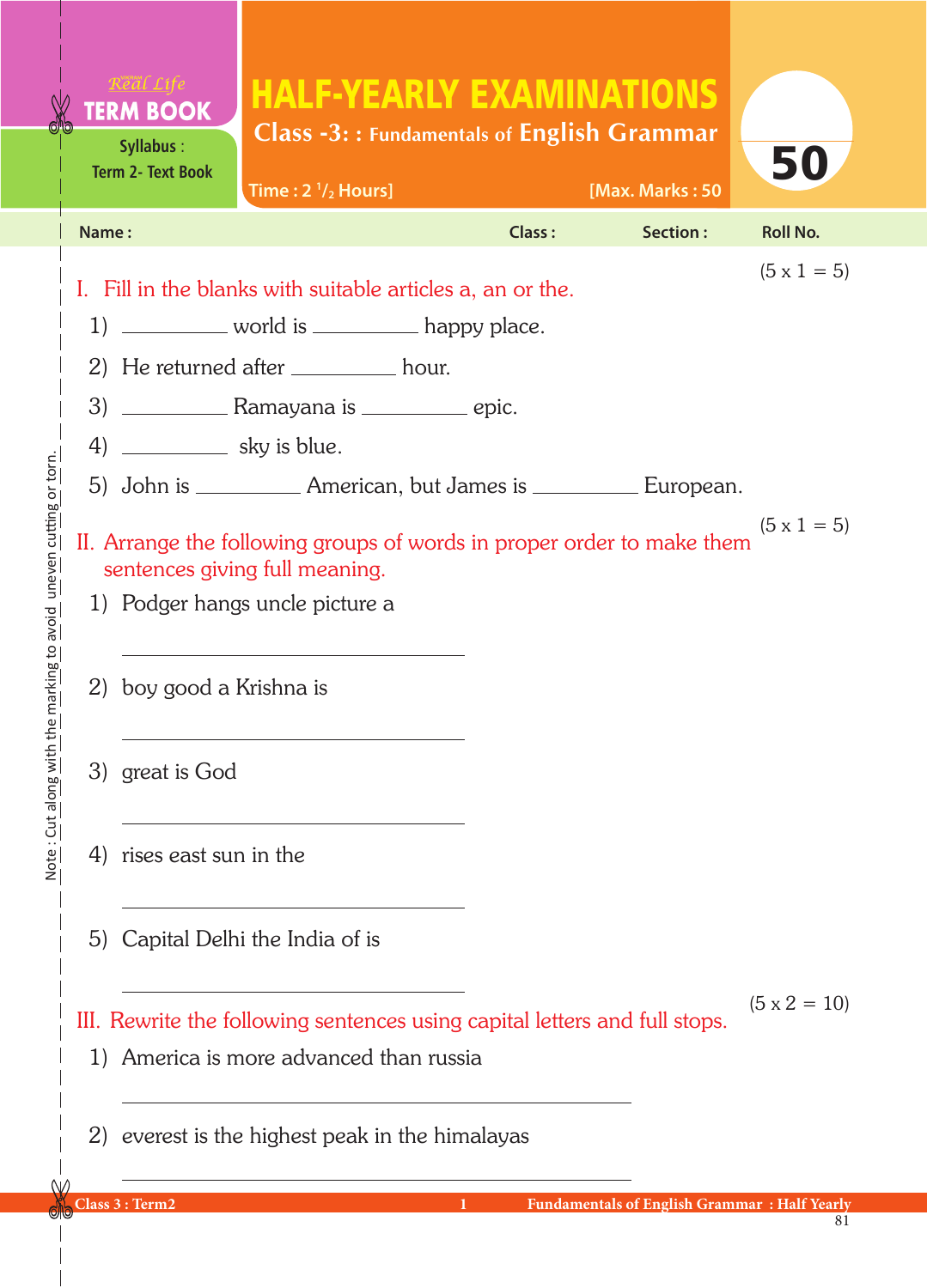|    | 3) jack and jill went up the hill to fetch a pail of water<br>4) Vijay is fond of cakes and biscuits.<br>5) the taj mahal is on the bank of jamuna in agra |  |                 |  |  |  |  |                     |
|----|------------------------------------------------------------------------------------------------------------------------------------------------------------|--|-----------------|--|--|--|--|---------------------|
|    |                                                                                                                                                            |  |                 |  |  |  |  |                     |
|    |                                                                                                                                                            |  |                 |  |  |  |  |                     |
|    | IV. Write the plural forms of the following nouns.                                                                                                         |  |                 |  |  |  |  | $(5 \times 1 = 5)$  |
|    | 1) match                                                                                                                                                   |  | 4) city         |  |  |  |  |                     |
|    | 2) hero                                                                                                                                                    |  | 5) $\text{tax}$ |  |  |  |  |                     |
|    | 3) bunch                                                                                                                                                   |  |                 |  |  |  |  |                     |
|    |                                                                                                                                                            |  |                 |  |  |  |  | $(5 \times 1 = 5)$  |
|    | V. Give the opposite gender of the following.                                                                                                              |  |                 |  |  |  |  |                     |
|    |                                                                                                                                                            |  |                 |  |  |  |  |                     |
|    |                                                                                                                                                            |  |                 |  |  |  |  |                     |
|    |                                                                                                                                                            |  |                 |  |  |  |  |                     |
|    | VI. Fill in the blanks with suitable possessive pronouns.                                                                                                  |  |                 |  |  |  |  | $(5 \times 1 = 5)$  |
|    | 1) This is your pen. This pen is $\frac{1}{\sqrt{1-\frac{1}{2}}}\left  \frac{1}{\sqrt{1-\frac{1}{2}}}\right $                                              |  |                 |  |  |  |  |                     |
|    | 2) That is his bag. That bag is $\frac{1}{2}$                                                                                                              |  |                 |  |  |  |  |                     |
|    | 3) This album belongs to her. This album is ___________                                                                                                    |  |                 |  |  |  |  |                     |
| 4) |                                                                                                                                                            |  |                 |  |  |  |  |                     |
| 5) |                                                                                                                                                            |  |                 |  |  |  |  |                     |
|    |                                                                                                                                                            |  |                 |  |  |  |  | $(5 \times 2 = 10)$ |
|    | VII. Rewrite the following sentences in other different ways of expressing possession.                                                                     |  |                 |  |  |  |  |                     |
|    | 1) That bicycle is his.                                                                                                                                    |  |                 |  |  |  |  |                     |
|    |                                                                                                                                                            |  |                 |  |  |  |  |                     |
|    |                                                                                                                                                            |  |                 |  |  |  |  |                     |
| 2) | That garden belongs to her.                                                                                                                                |  |                 |  |  |  |  |                     |
|    |                                                                                                                                                            |  |                 |  |  |  |  |                     |
|    |                                                                                                                                                            |  |                 |  |  |  |  |                     |

82